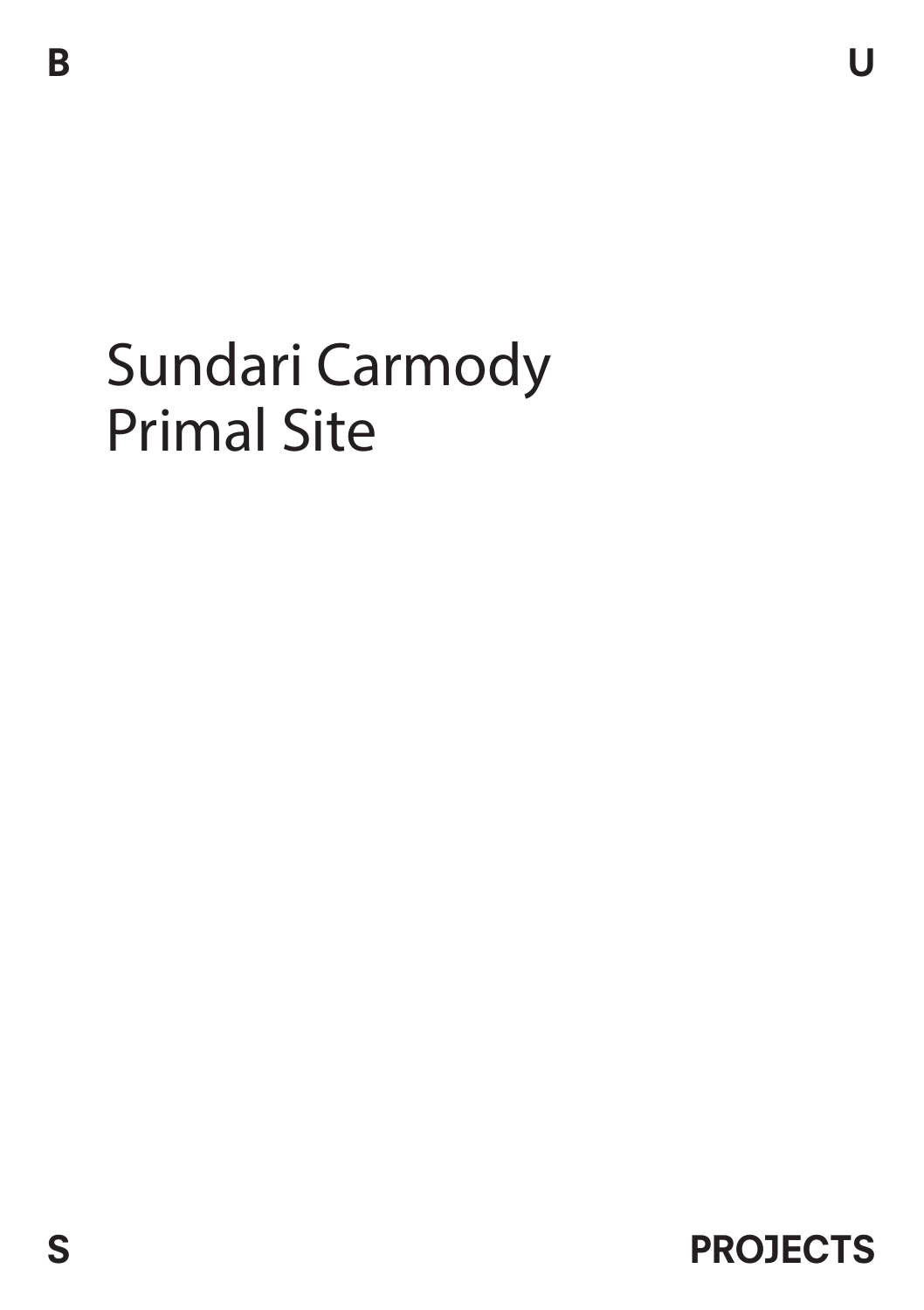Growing up in Indonesia had an indelible influence on Carmody. Every aspect of life performed as ritual as much as lived. Passing ancient spirits cavorting in the streets, behind masks, dancing and singing; Disney and Vogue when she got home. On the edge of a volcano, masks around a fire, beneath the stars. A Eurasian Paleolithic tale unfolding deep, thousands of years old memories of ritual. It has all been filtered through the histories of art, music, literature, performance and couture culture. Precise, delicately detailed and nothing is explained.

Sundari Carmody Primal Site 12.08.15—29.08.15

## PROJECTS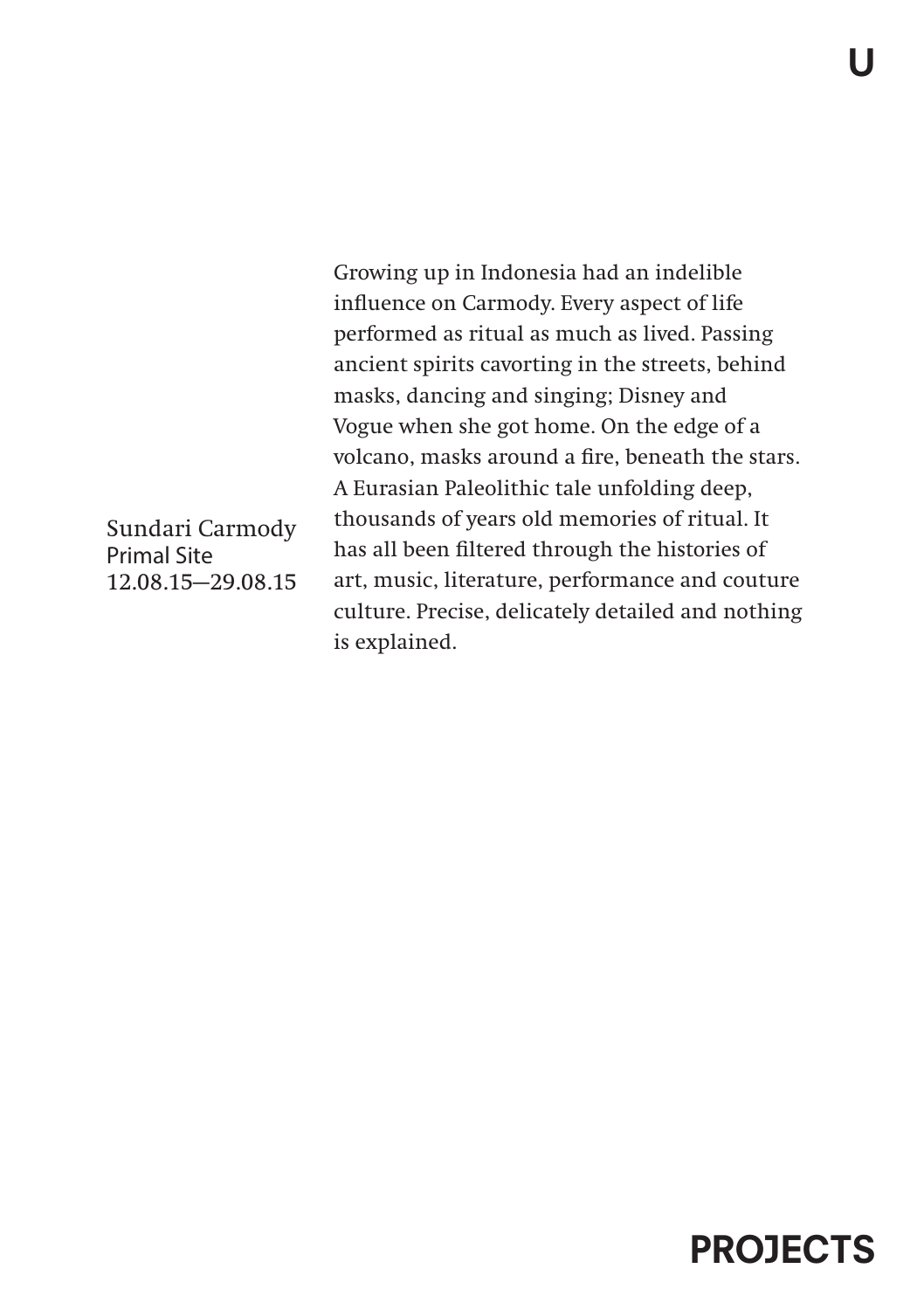## Sundari Carmody

## Primal Site

*'To discuss what one is doing rather than the artwork which results, to attempt to unravel the loops of creative activity, is, in many ways, a behavioural problem…. It leads to a consideration of our total relationship to a work of art, in which physical moves may lead to conceptual moves, in which Behaviour relates to Ideas….1 '* 

Ascott, R. *The Construction of Change,* Cambridge Opinion 41, 1964

The artistic process can sometimes defy analytical summation; instead, offering freely developed ideas and creative forms that are occasionally void of description. As the audience we are welcomed to trace new conceptual territories, to look at the works totality and attempt to 'unravel' the relationships at play.

Sundari Carmody's practice is a completely imagined one. Stemming from a personal interest in literature, folklore, science and design Carmody allows imagination and technique to guide her towards a fictional or factual narrative. Although process and concept are key determinations in formalising a piece, Carmody prefers an almost 'non-narrative' approach allowing a sort of mystical presence to delay formal representation. Echoing Ascott's theory regarding a focus on the 'doing' as opposed to the finality of a work Carmody proposes we reread subjectivity and our relationship to object and art.

For Bus Projects Carmody has redeveloped a series of established works that reinterpret previously proposed ideas and theories relating to her personal interests and relationship to urban mysticism. Her practice is intuitive with the evolution of the work depending on the outcome of learning new skills within a specific craft or process of which she has not attempted before. For this exhibition she is challenging the existing narratives within the work through a reconfiguration of installations and construction of sculptural elements.

<sup>1.</sup> Ascott, R 1964, *The Construction of Change*, Modern Art in Britain, Cambridge Opinion 41, UK.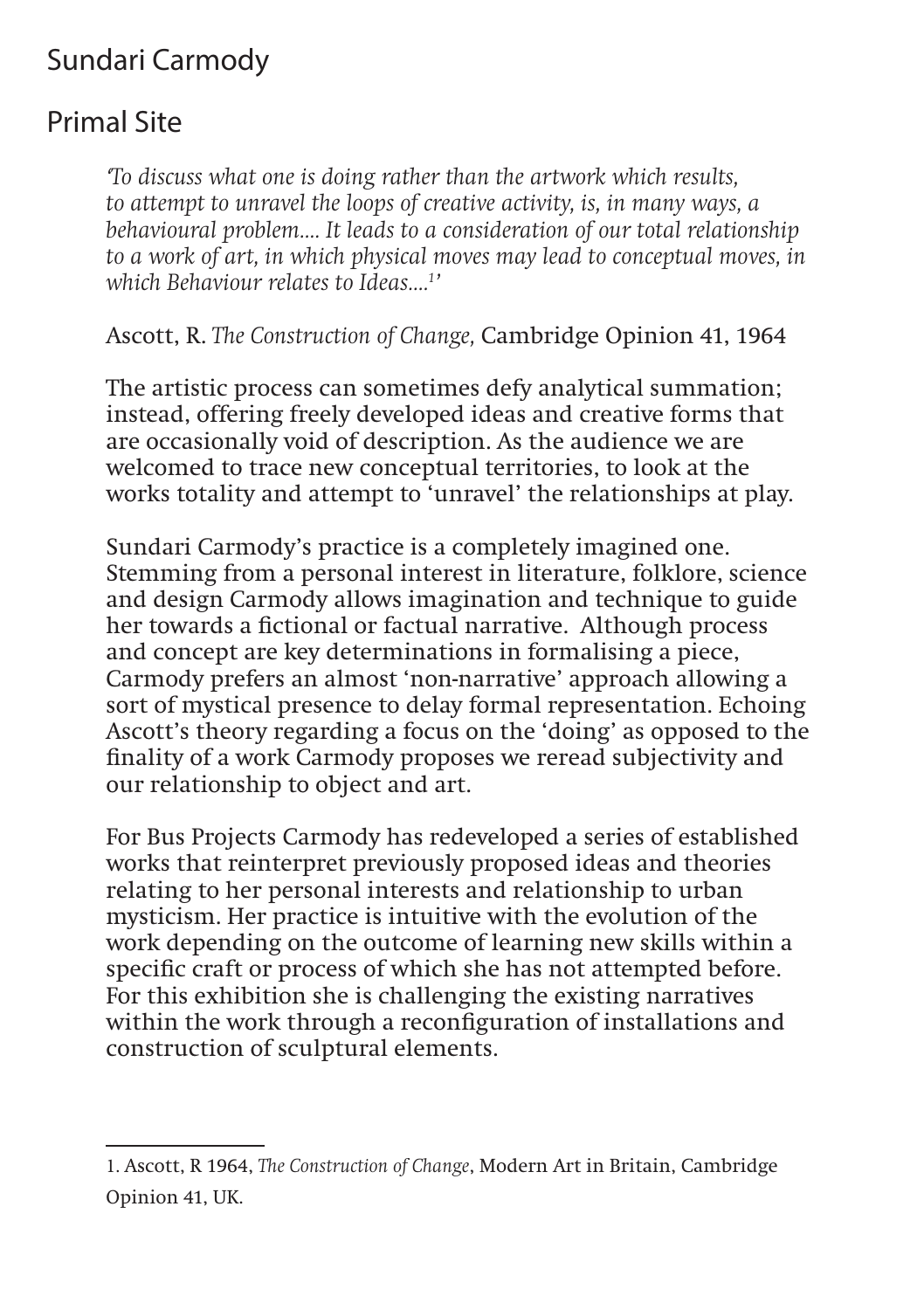An unkempt volcanic shaped form rests on the floor of the gallery overlooked by a series of crafted masks. The 'pre-mountainous' form lies ominously, outstretched and deflated; yet, its presence commands the space. Here, Carmody explores her memories and relationship to her Indonesian dwelling as a youngster in an expat community immersed in a foreign culture. The fear of eruption, whether that is volcanic or otherwise, is something Carmody expresses in a number of her works. Influenced by the memory of her home and the folklore of the community Carmody explores foreboding shadows of ritual and possible disaster. However, to bring the artist's activity more into focus than the narrative of the work; the flattened form rests dormant taking on a new reading as an enigmatic object.

Ritualism, magic and cosmological forces are compelling elements at work within this exhibition. Filtered (as the artist states) through her interests in literature, art history and couture fashion Carmody aligns a number of influential components (eastern and western tradition as well as popular culture, for example) into her practice. *The Southern Skies* is a continually developing piece of work where Carmody combines her own learning of the stars and cosmos with the homely craft of embroidery. This process of understanding the artist's environment within the work is, in a sense, transcendental. Theorist, Jan Verwoert, espouses this recognition of art and magic working in tandem as a profound example of art as a system of relations rather than representations; it's about qualities and states rather than status<sup>2</sup>.

Carmody's approach is sensory, tactile and creates a presence, or even a spirit that is without language. By positioning herself, whether that is through process and/or performance, within the composition of the work she activates the piece in an infinite chain of interpretation and possibility. Any sense of 'completeness' is transient; Carmody chooses to rework this state through the action of re-reading, re-teaching and re-aligning. For her, our existence is always in a state of flux. Nothing is ever truly complete.

<sup>2</sup>. Verwoert, j 2013, *Cookie!*, Piet Zwart Institute, Sternberg Press, Germany.